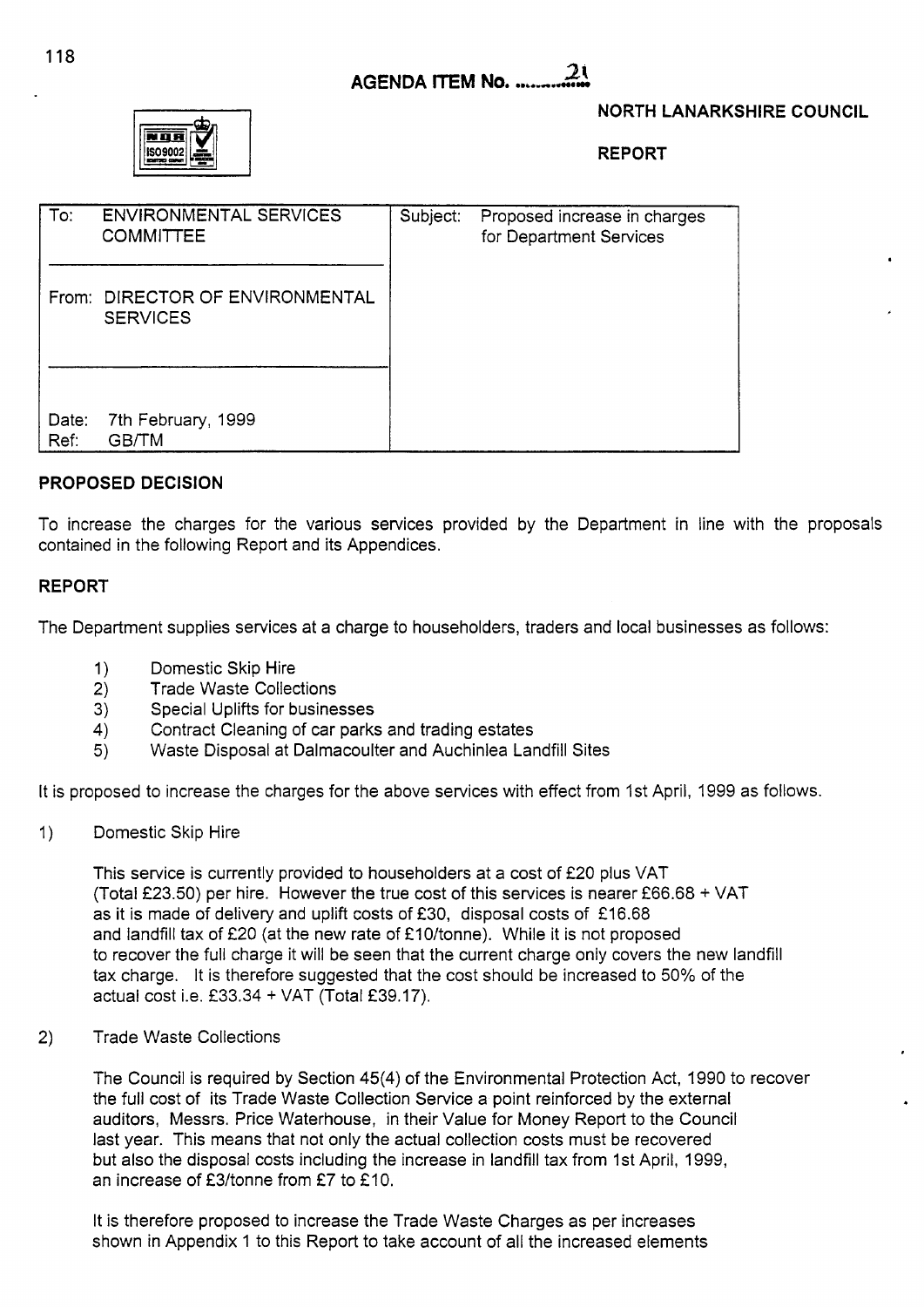which make up the charge.

3) & **4)** Special Uplifts for Businesses and Contract Cleaning of Car Parks and Trading Estates

> It is proposed to increase the charges for these services by the rate of inflation, 4% on the current service charge in addition to the new disposal charges which reflect the increase in landfill tax charges.

5) Waste Disposal Charges at Dalmacoulter and Auchinlea Landfill Sites

It is proposed to levy the charges for waste disposal at the above sites in accordance with Appendix *2* to this Report. These charges have been increased by a small amount to reflect increased costs as it is felt that a large increase would be counter productive and would lead to increased levels of fly tipping. The increase in the landfill tax from £7 to £10 per tonne from 1st April will be added depending on the rate which applies.

#### **RECOMMENDATION**

That the Committee agree to the proposals for increased charges with effect from 1st April, 1999 as described in this report and also in Appendices 1 and *2* to this Report with the exception of the Trade Waste Charges which will increase from 1st July.

**259gbtmr** 

M'Kenze L. Huttony.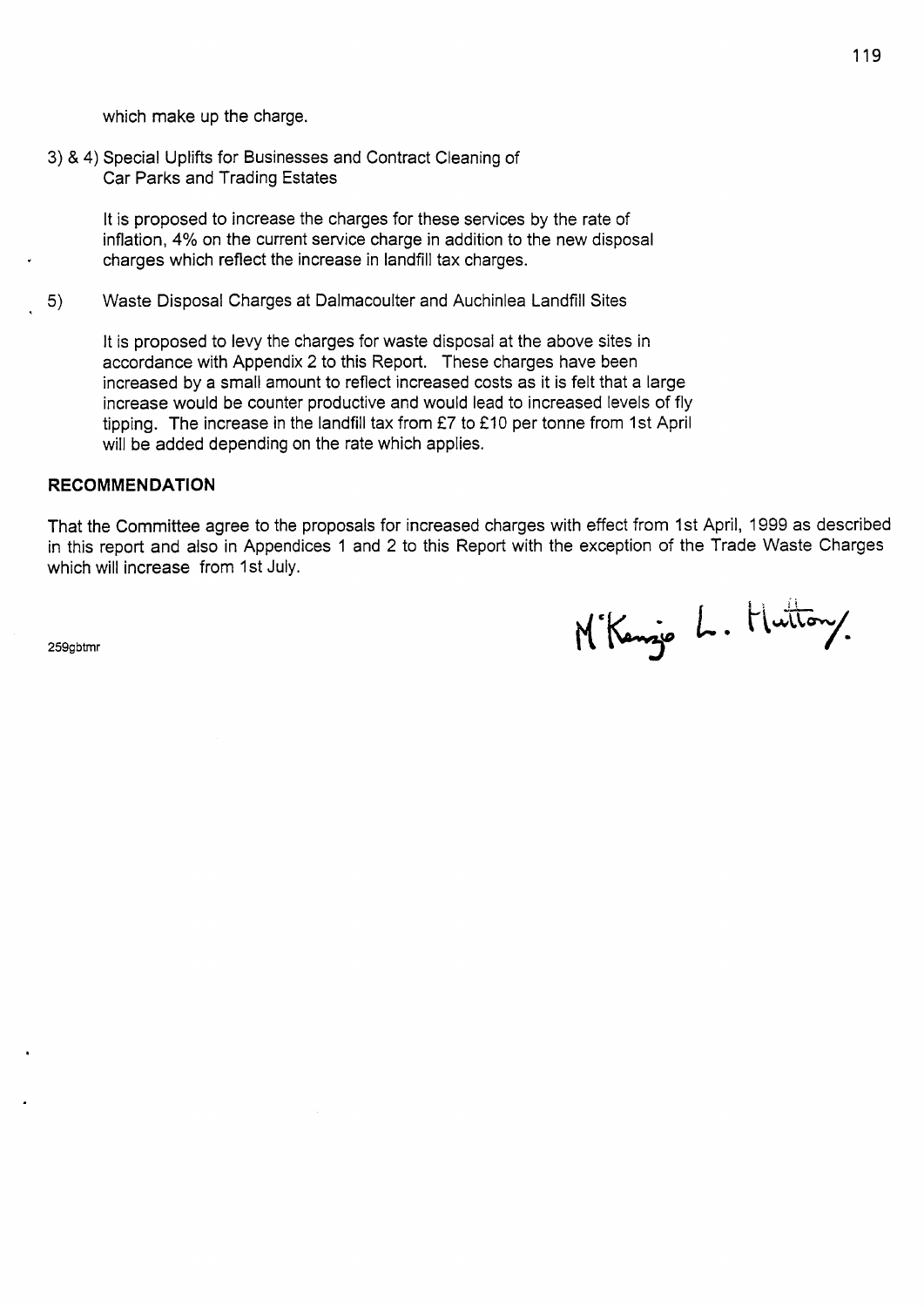APPENDIX 1

# Trade Waste Charges

| <b>Bin Size</b>        | <b>Current Charges</b> |                |                | <b>Proposed Charges</b> |                | %age Increase  |                |
|------------------------|------------------------|----------------|----------------|-------------------------|----------------|----------------|----------------|
|                        | Disposal<br>Charge     | Cost/Visit     | Total          | Disposal<br>Charge      | Cost/Visit     | Total          |                |
| 120/140lt              | £0.16                  | £1.15          | £1.31          | £0.23                   | £1.21          | £1.44          | 9.92           |
| 240 litre<br>360 litre | £0.29<br>£0.44         | £1.15<br>£1.15 | £1.44<br>£1.59 | £0.39<br>£0.58          | £1.21<br>£1.21 | £1.60<br>£1.79 | 11.11<br>12.58 |
| 660 litre<br>1100litre | £0.80<br>£1.34         | £2.30<br>£2.30 | £3.10<br>£3.64 | £1.06<br>£1.77          | £2.42<br>£2.42 | £3.48<br>£4.19 | 12.26<br>13.41 |

 $\sim$